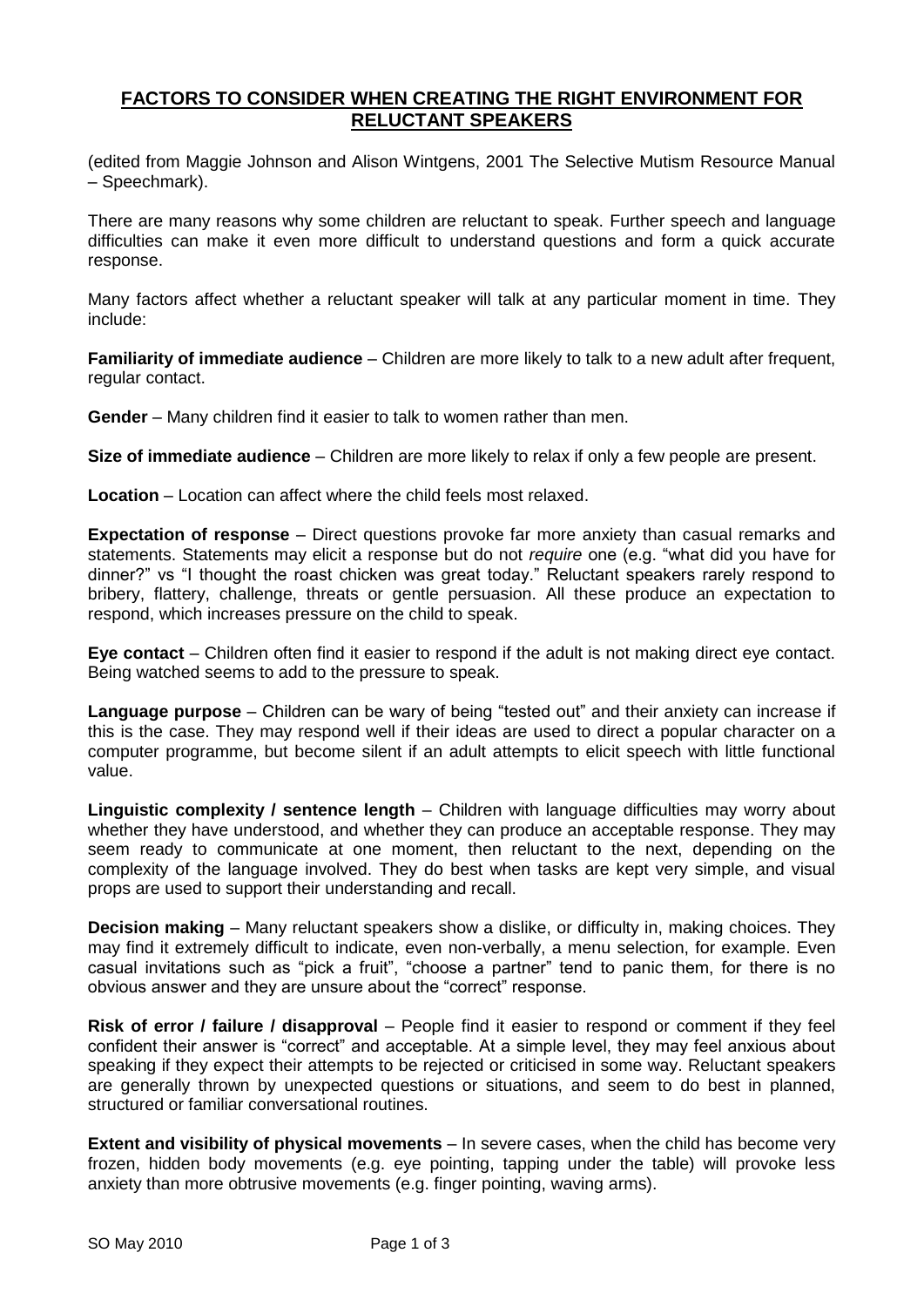

## **HOW TO HELP RELUCTANT SPEAKERS So what can I do?**



(some strategies taken from Maggie Johnson and Alison Wintgens, 2001 The Selective Mutism Resource Manual – Speechmark).

- o **Avoid direct questions**, unless they require a yes/no answer that can be given by a nod or shake of the head, or the child can point to respond.
- $\circ$  If you do inadvertently ask a direct question, either answer it yourself or quickly side step with comments such as "Let's decide later."
- o Make comments such as **"I wonder….", "It looks as though…." "I expect…."** Which may provoke response but do not require one.
- o Try to **use statements** rather than questions.
- o **Avoid too much eye contact**.
- o Give the child **time to respond**. If they do not, move on quickly (e.g. say "have a think about that Emma, I'll come back to you in a moment." **Long silences will only increase anxiety**.
- o Be aware that different activities have different communication loads. It is easier to count to 10 than it is to answer a "why" question. Try **decreasing the communication load** of the task (see attached table).
- o **Accept** natural spontaneous **gesture**.
- o Create an accepting and rewarding atmosphere, helping the child to feel valued regardless of talking.
- o Try some small group or whole class **activities in unison**, chanting or reciting information all together.
- $\circ$  Do not make the register an issue accept a smile, nod or raised hand.
- o Wherever possible **adapt activities** so they can be **achieved through non-verbal communication** as a matter of course, rather than a substitute for speech.
- o Try and make sure the child is not getting extra attention for silence.
- o Where possible, inform the child about the topic being discussed beforehand. **Pre-warn** them about questions, so they can have time to think about a response.
- o **Acknowledge occasions when the child is reluctant to speak.** Say something like "it's hard for you to speak at the moment, so you have to miss out sometimes. Don't worry, we'll all help you until you can join in the fun too."
- o Sometimes **distraction** can be effective. Give the child a job / errand to do (e.g. give out books). Even pretending to drop something can diffuse the tension / anxiety.
- o If it is clear the child is unlikely to speak / gesture etc. **interpret more subtle communication attempts** (e.g. rather than waiting for the child to tell you which picture shows a king, praise them if they are looking at the right picture, "well done Emma, you were looking at the king. That's the right answer.")
- o **Try not to use bribery, flattery, challenge, threats or gentle persuasion**. All these produce an expectation to respond, which increases pressure on the child to speak.
- o Give the child **praise when they have attempted to communicate** in some way (whether their answer is correct or not), e.g. "good try Emma, I'm really pleased you had a go."